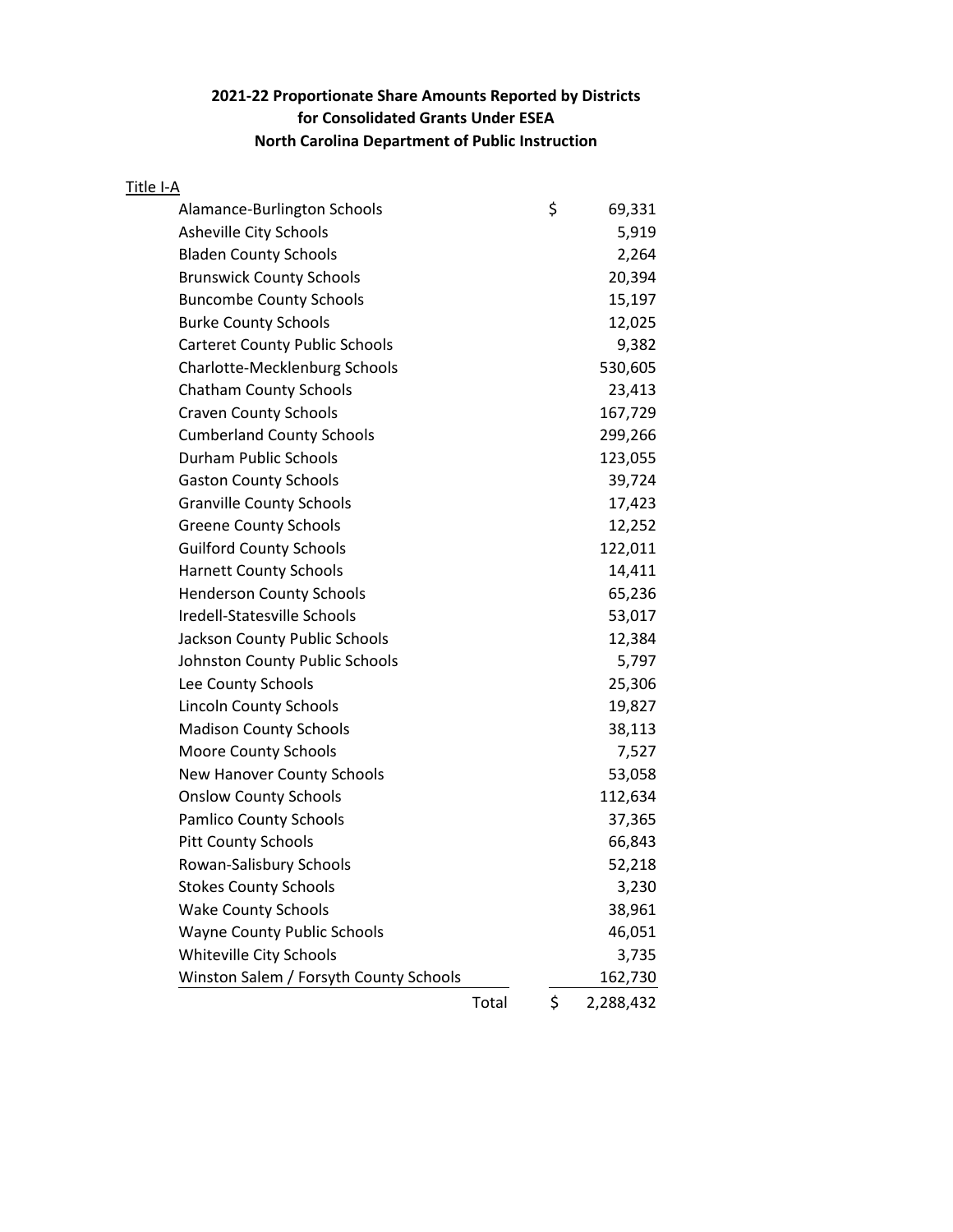## **2021-22 Proportionate Share Amounts, continued**

| Title II-A                             |       |                 |
|----------------------------------------|-------|-----------------|
| Alamance-Burlington Schools            |       | \$<br>67,612    |
| Asheville City Schools                 |       | 1,413           |
| <b>Beaufort County Schools</b>         |       | 27,092          |
| <b>Buncombe County Schools</b>         |       | 6,827           |
| <b>Burke County Schools</b>            |       | 18,396          |
| <b>Carteret County Public Schools</b>  |       | 2,525           |
| Chapel Hill-Carrboro City Schools      |       | 15,170          |
| <b>Charlotte-Mecklenburg Schools</b>   |       | 273,087         |
| <b>Craven County Schools</b>           |       | 26,531          |
| <b>Cumberland County Schools</b>       |       | 121,913         |
| <b>Durham Public Schools</b>           |       | 42,993          |
| <b>Gaston County Schools</b>           |       | 9,769           |
| <b>Granville County Schools</b>        |       | 2,272           |
| <b>Guilford County Schools</b>         |       | 57,595          |
| <b>Harnett County Schools</b>          |       | 235             |
| <b>Haywood County Schools</b>          |       | 3,402           |
| <b>Henderson County Schools</b>        |       | 31,169          |
| Iredell-Statesville Schools            |       | 7,186           |
| Johnston County Public Schools         |       | 9,720           |
| Lee County Schools                     |       | 32,313          |
| <b>Lincoln County Schools</b>          |       | 3,630           |
| <b>Madison County Schools</b>          |       | 4,943           |
| <b>Mitchell County Schools</b>         |       | 1,752           |
| <b>Moore County Schools</b>            |       | 12,412          |
| New Hanover County Schools             |       | 38,087          |
| <b>Onslow County Schools</b>           |       | 20,287          |
| <b>Pamlico County Schools</b>          |       | 10,044          |
| <b>Pitt County Schools</b>             |       | 25,974          |
| Rowan-Salisbury Schools                |       | 27,838          |
| <b>Rutherford County Schools</b>       |       | 7,543           |
| <b>Swain County Schools</b>            |       | 2,386           |
| <b>Union County Public Schools</b>     |       | 28,173          |
| <b>Vance County Schools</b>            |       | 14,808          |
| <b>Wake County Schools</b>             |       | 98,764          |
| <b>Wayne County Public Schools</b>     |       | 45,654          |
| <b>Weldon City Schools</b>             |       | 17,992          |
| Whiteville City Schools                |       | 449             |
| <b>Wilson County Schools</b>           |       | 22,998          |
| Winston Salem / Forsyth County Schools |       | 100,490         |
|                                        | Total | \$<br>1,241,443 |